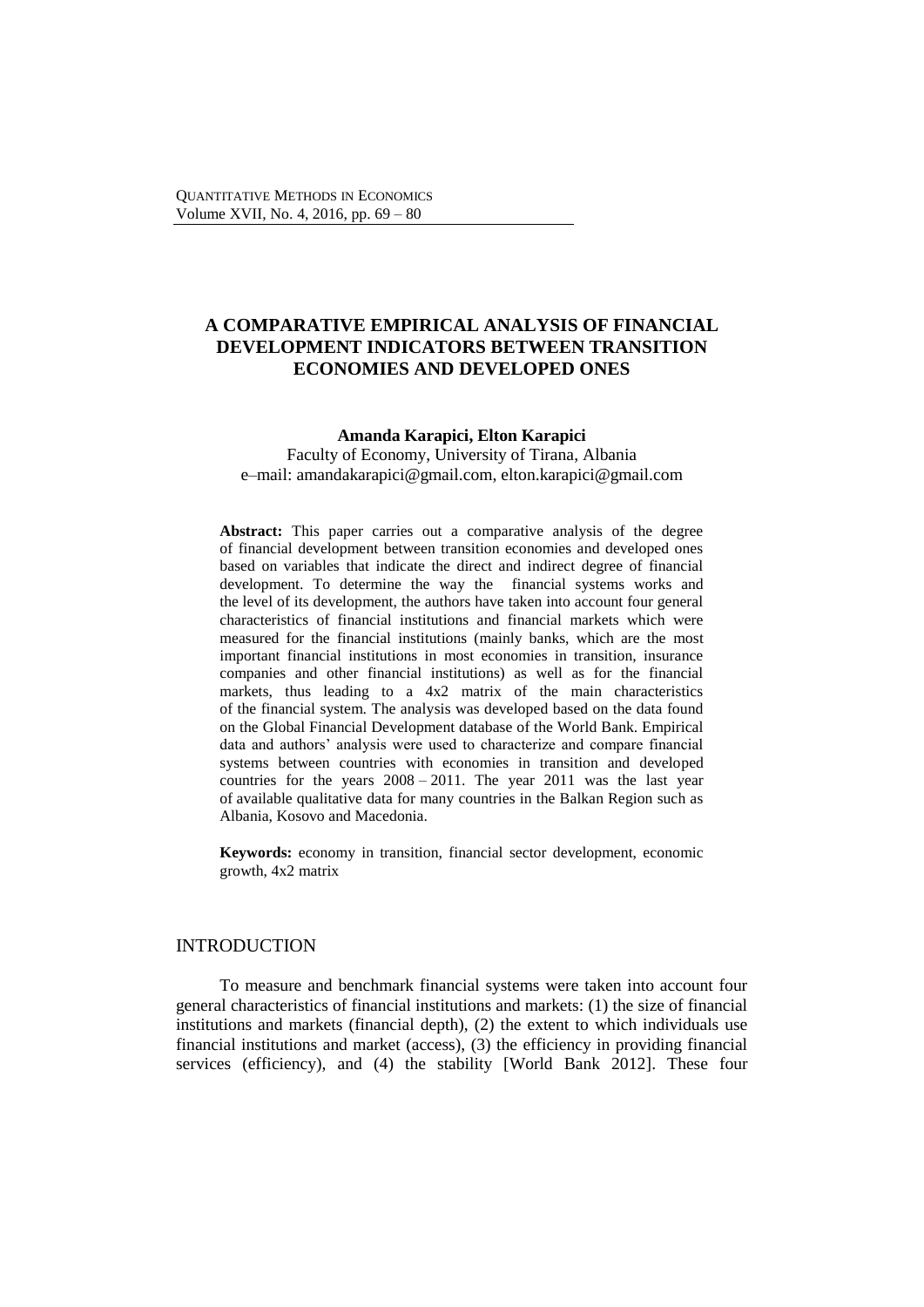1 characteristics are measured both for financial institutions and financial markets (equity and bond markets) thus leading to the formation of a  $4x2$  matrix 3 of characteristics of the financial system [World Bank 2012]. The paper then uses this matrix to provide a more complete reflection of the degree and structure 5 of financial systems development.

From extensive research has been proven that no model can fully capture all 7 features of the financial systems, however by using the characteristics such as depth, access, efficiency, and stability, we are very close to capturing most of the features that many empirical literature have been focused on. Empirical data and authors' analysis were used to characterize and compare financial systems between countries with economies in transition and developed countries for the years  $2008 - 2011$ . The year 2011 was the last year of available qualitative data for many countries in the Balkan Region such as Albania, Kosovo and Macedonia. The Global Financial Development Database used for this study is available on the official website of the World Bank. The paper, however, goes beyond just analyzing the data. It aims to answer some fundamental questions by using the available data. In this paper the authors address the following questions: How can various characteristics of financial systems be empirically evaluated based on indicators that show the directly and indirect degree of financial development? How can you benchmark financial systems between economies in transition and developed ones?

This paper is structured as follows: It begins with the literature review 23 followed by arguments on the role that the financial system plays in economic growth. Then it continues with an overview of the economies in transition by 25 analyzing common characteristics of their financial systems. Furthermore, it 26 continues with the quantitative analysis of the key factors of the financial system which cover the four characteristics selected for this study. The quantitative 28 analysis will be conducted for the financial institutions as well as for the financial markets in order to give life to a comparative framework which is widely used as a strategy to empirically characterize financial systems and to document its development. The 4x2 matrix and the database of global financial development will 32 be further used to answer the two research questions raised in this study and to analyze and benchmark 18 countries with transition economies (where 34 8 selected economies are Central European countries and 10 selected economies are South-East European) with the top 5 positioned economies based on their degree of financial development.

### LITERATURE REVIEW

38 A growing body of evidence suggests that financial institutions (such as banks and insurance companies) and financial markets (including stock markets, 40 bond markets, and derivative markets) exert a powerful influence on economic development, poverty alleviation, and economic stability [Levine 2005]. Hence,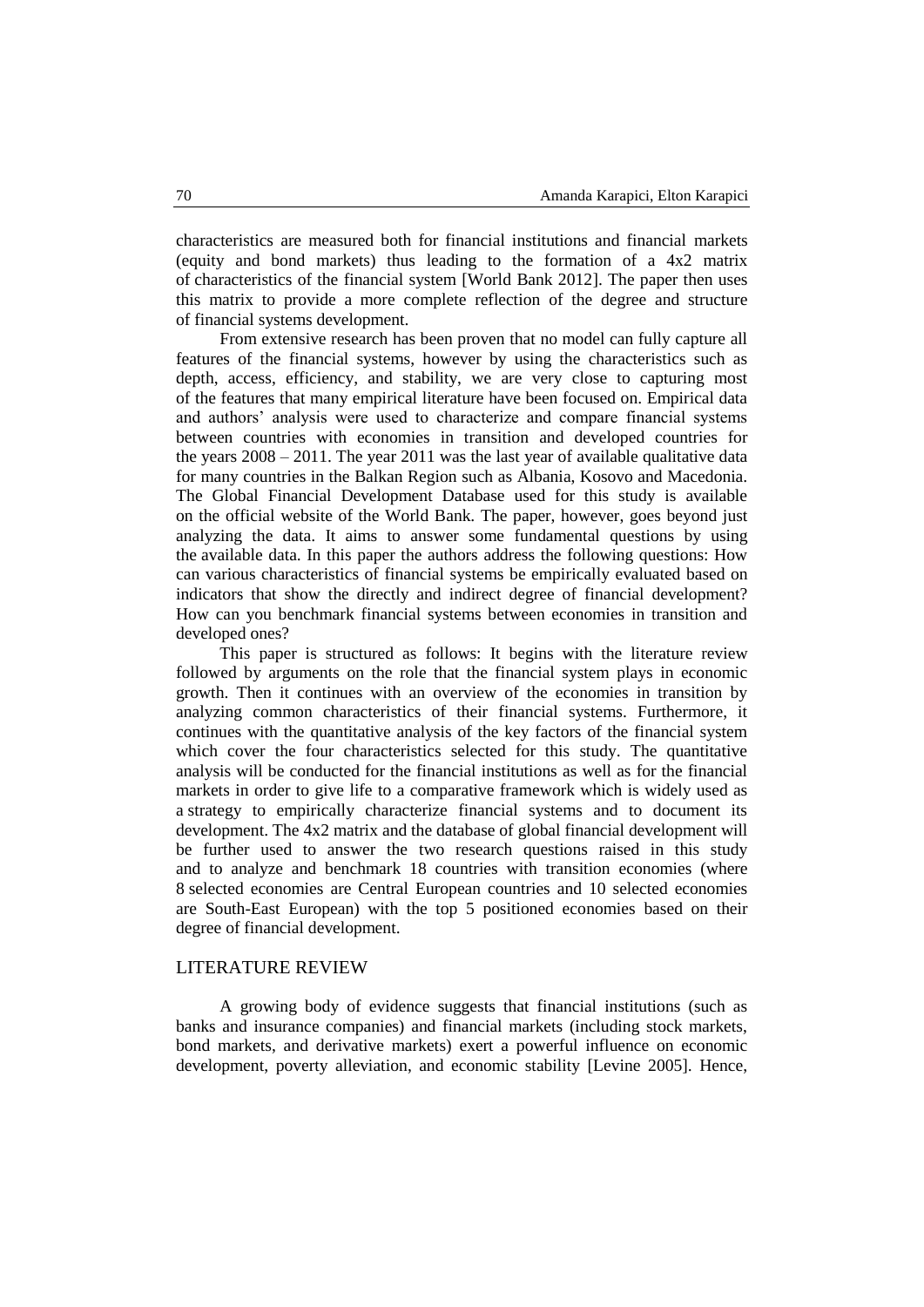if these functions have a negative performance it may lead to a lower level 2 of economic growth, reduced economic opportunities even to economic instability.

3 Although the evidence on the role of the financial system in shaping economic development is substantial and varied, there are serious shortcomings associated with measuring the central concept under consideration: the functioning 6 of the financial system. Researchers do not have good cross-country, cross-time measures of the degree to which financial systems

- 1. enhance the quality of information about firms and hence the efficiency of resource allocation,
- 2. exert sound corporate governance over the firms to which they funnel those resources,
	- 12 3. provide effective mechanisms for managing, pooling, and diversifying risk,
	- 13 4. mobilize savings from disparate savers so these resources can be allocated to the most promising projects in the economy, and
	- 15 5. facilitate trade [Cihak et al. 2013].

Instead, researchers have largely, but not exclusively, relied on the complexity and degree of development of the banking sector.

But, the degree of the development of the banking sector not a measure of quality, efficiency, or stability itself. And, the banking sector is only one component of the financial system.

Given that financial development is defined as a process involving 22 the interaction of many activities and institutions to improve the quality, quantity and efficiency of financial intermediation, then its measurement by using one indicator is impossible.

# 25 FINANCIAL DEVELOPMENT CONCEPT AND ITS LINKS WITH ECONOMIC GROWTH

In the economic model of general equilibrium developed by Arrow-Debreu [Arrow 1951, Debreu 1951, Arrow, Debreu 1954], built on the basis of certain unrealistic assumptions, financial intermediation is not necessary, but it becomes important when the model approximates the real world, which is characterized by economic exchange. Since the models are fancy simplification of reality, 32 no comprehensive theoretical model can explain the existence of financial intermediation [Khan, Senhadiji 2000]. Giving that financial intermediary facilitates the allocation of funds in space and time, it is important to consider the relationship that exists between financial development and economic growth.

Regarding the nexus between financial development and economic growth, Schumpeter [1912], argued that banks can facilitate financial intermediation and stimulate economic growth by selecting entrepreneurs that offer the most innovative and productive projects. Furthermore, Robinson [1952], King and Levine [1993], found positive effects of financial sector development on growth.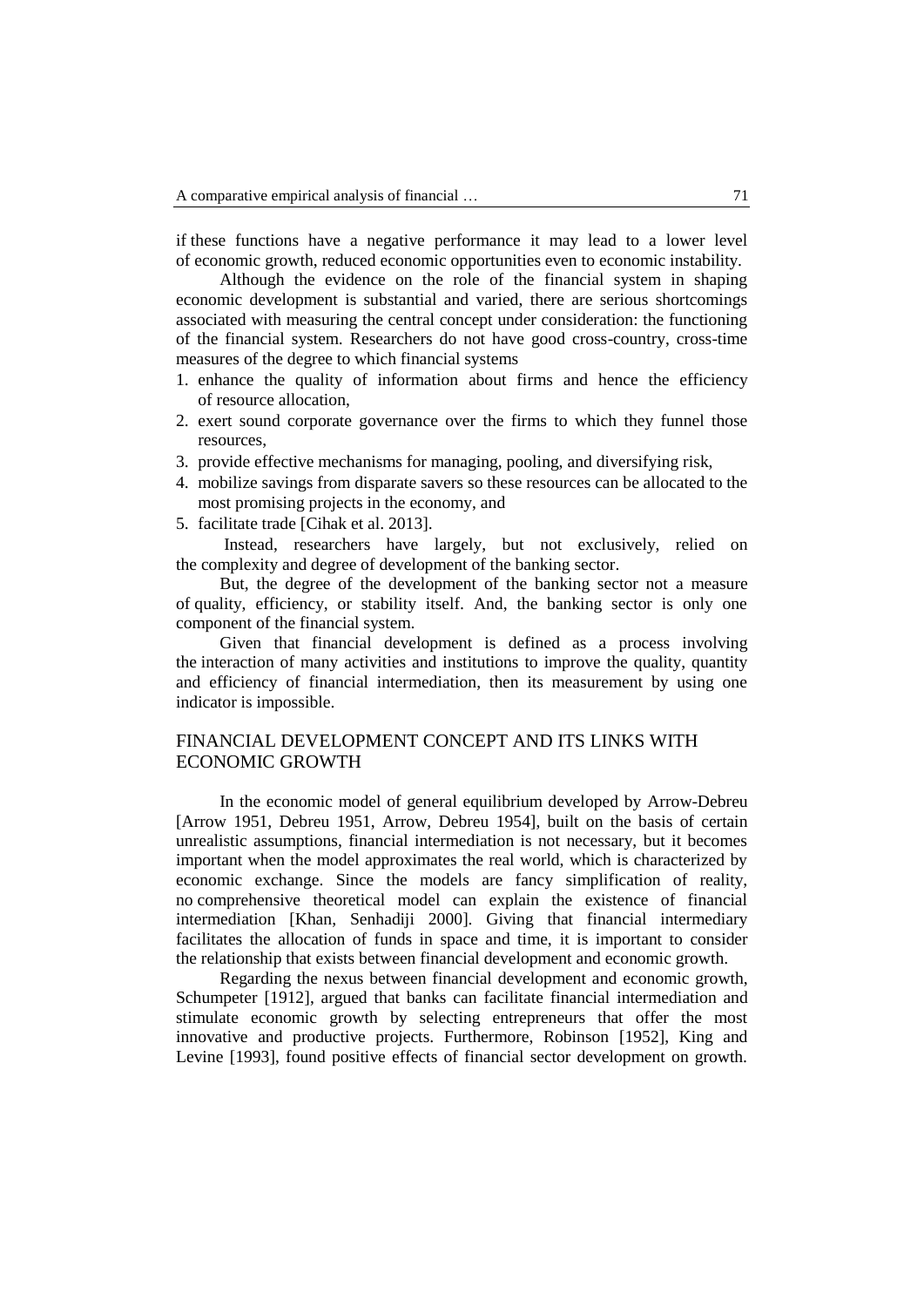Other studies have also found a positive effect of financial development on economic growth, however, this connection is often dependent on some particular 3 economic conditions. For example, it was found that this relationship is positive only when inflation is below 5% [Rousseau, Wachtel 2002]. It was also proven that 5 their relationship is weaker in developing countries and might has weakened further over the years [Rousseau, Wachtel 2011].

From the arguments raised by different authors such as Levine [2005], 8 Demirgüç-Kunt and Levine [2008], we can conclude that the majority of evidence suggests a positive relationship, a deliberate, between financial development and economic growth. In other words it means that financial systems that work well, 11 play an independent role in promoting long-term economic growth because 12 economies with a better developed financial system tend to grow faster for longer periods of time.

Despite various institutional contexts of transition economies, few studies have had their focus on the effects that a developed and more efficient financial system has on these countries. In a study was pointed out that the margin between lending and deposit interest rates negatively and significantly affected growth, but the size of the financial sector had no effect. [Koivu 2002]. In another study, which involved 11 countries of Central and South-East Asia, was found that financial intermediaries have contributed to economic growth and the domestic credit has 21 played a key role, but private credit and stock market capitalization were not important. [Fink, HAISS and Vuksic 2009]. There were other studies, that have analyzed also the impact of foreign direct investment in transition economies, but the latter, together with the two studies mentioned above, have failed to carry out a comparative analysis of the degree of financial development between transition and developed economies based on indicators that show the direct or indirect degree of financial development.

# FEATURES OF THE FINANCIAL SECTOR IN TRANSITION **ECONOMIES**

The Reform of the financial sector for the countries of Central and South-Eastern Europe has started from the banking sector. The transformation of the banking sector has been one of the key aspects of the transition process from a planned economy to a market economy. Originally a fully controlled sector, the banking sector was quickly turned into one of the most dynamic sectors of the economy.

Despite that the inherited structures of these countries have much in common, there were found also significant differences. Since the 1990s, the Central and South-Eastern Europe countries have made substantial progress in the creation and reform of their financial markets and institutions which, under the prior Communist regimes, were limited to allocating funds passively to firms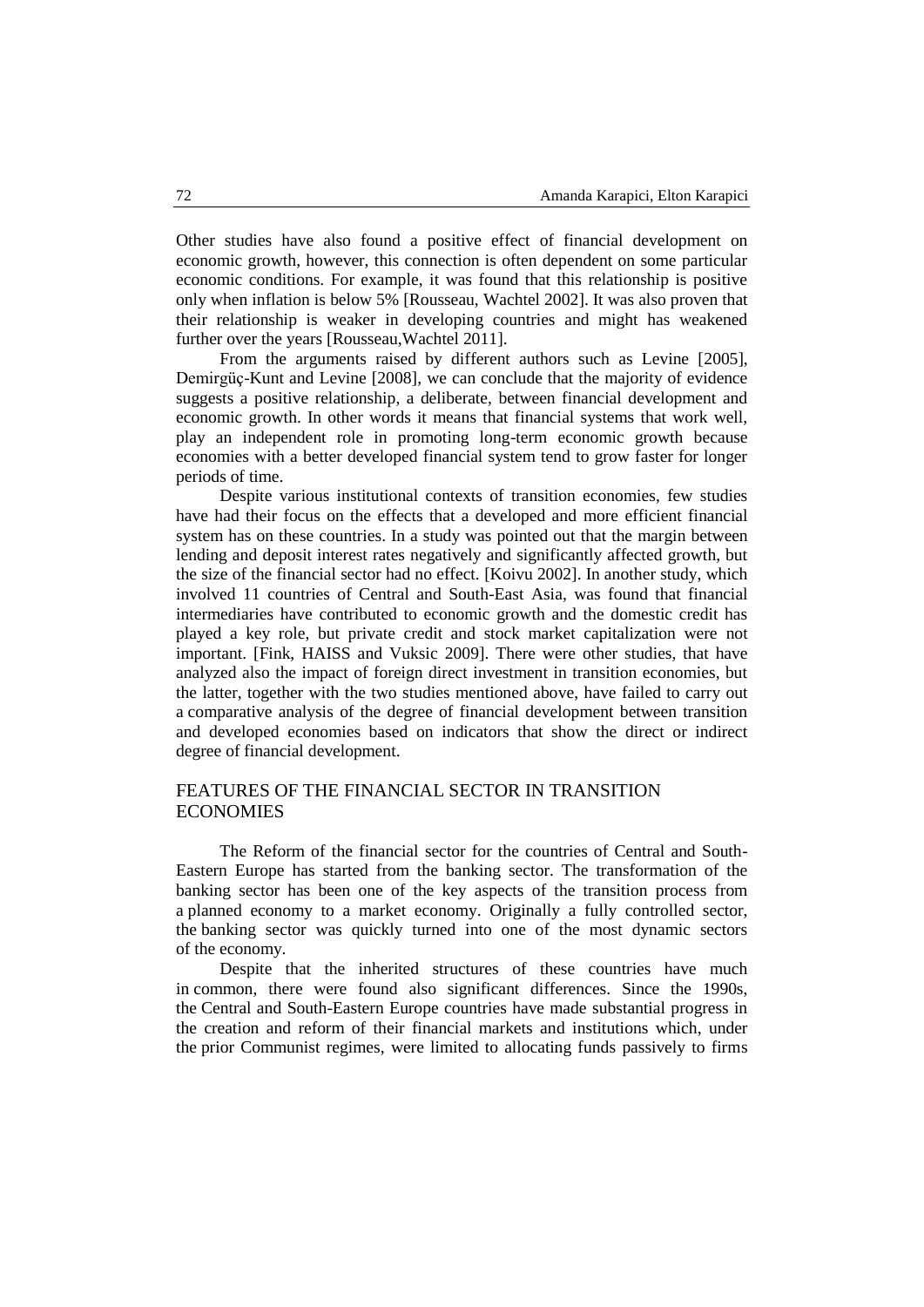1 according to a central plan. Although the inherited structures of these countries shared many similarities, important differences did exist. For example, enterprises in Hungary, Poland and the former Yugoslavia were given some degree of independence in their decisions and there were even some private firms. 5 Monetary holdings and trade credit were also allowed. The situation was vastly 6 different in countries such as Bulgaria, Romania and the Soviet Union [Coricelli 7 2001]. During the first years after the fall of the Communist regimes, state-owned 8 banks were freed from the influence of the Central Bank and a large fraction of their non-performing loans was written off. [Liebscher et al. 2007]. Later the 10 banks were restructured and privatized, thus creating commercial banks and banks with foreign capital.

12 Banks with foreign capital began to grow significantly during 1998 and 2000 occupying a weight of 60-90% of the banking system in these countries [EBRD 2012]. For example, by the end of 1998, Albania had 10 second level banks licensed by the central bank, among which were two entirely state-owned banks, 16 the Saving Bank and the National Commercial Bank, marking the beginning of the 17 new two-tier banking system during 1992. Moreover, foreign ownership brought technological and managerial improvements, economies of scale, and arm's length 19 relationships between the financial sector and industry. It also reduced the 20 concentration of economic power in banking markets [Liebscher et al. 2007].

The liberalization of the banking system encountered a series of problems. Ineffective bankruptcy or contracting laws and the lack of enforcement mechanisms and adequate collateral guidelines often led to soft budget constraints 24 for former state-owned firms and to moral hazard problems on the managers' part. Although bank privatization and foreign ownership can harden budget constraints, 26 some soft budget constraints continued even after the reform of the financial sector [De Haas 2001]. Even today there are several challenges to building a sustainable financial system in transition economies, such as the strengthening of prudential supervision; improvements in risk management both for individual institutions and 30 for supervisory institutions; improvements in transparency and performance 31 of financial activities and market discipline; and improvements in the effectiveness of the legal framework.

## DATA AND MODEL SPECIFICATION

34 Financial systems are multidimensional. Initially, for the purposes of this study, we define what we mean by the term transition? In a broad sense, transition means the liberalization of activities, price, operations of a market economy, together with the reallocation of resources in order to use them in a more efficient manner, the development of market instruments oriented for macroeconomic stability; achieving an effective management and economic efficiency 40 of enterprises, usually through privatization; imposing budget constraints, which provide incentives for efficiency improvements; and creating a legal and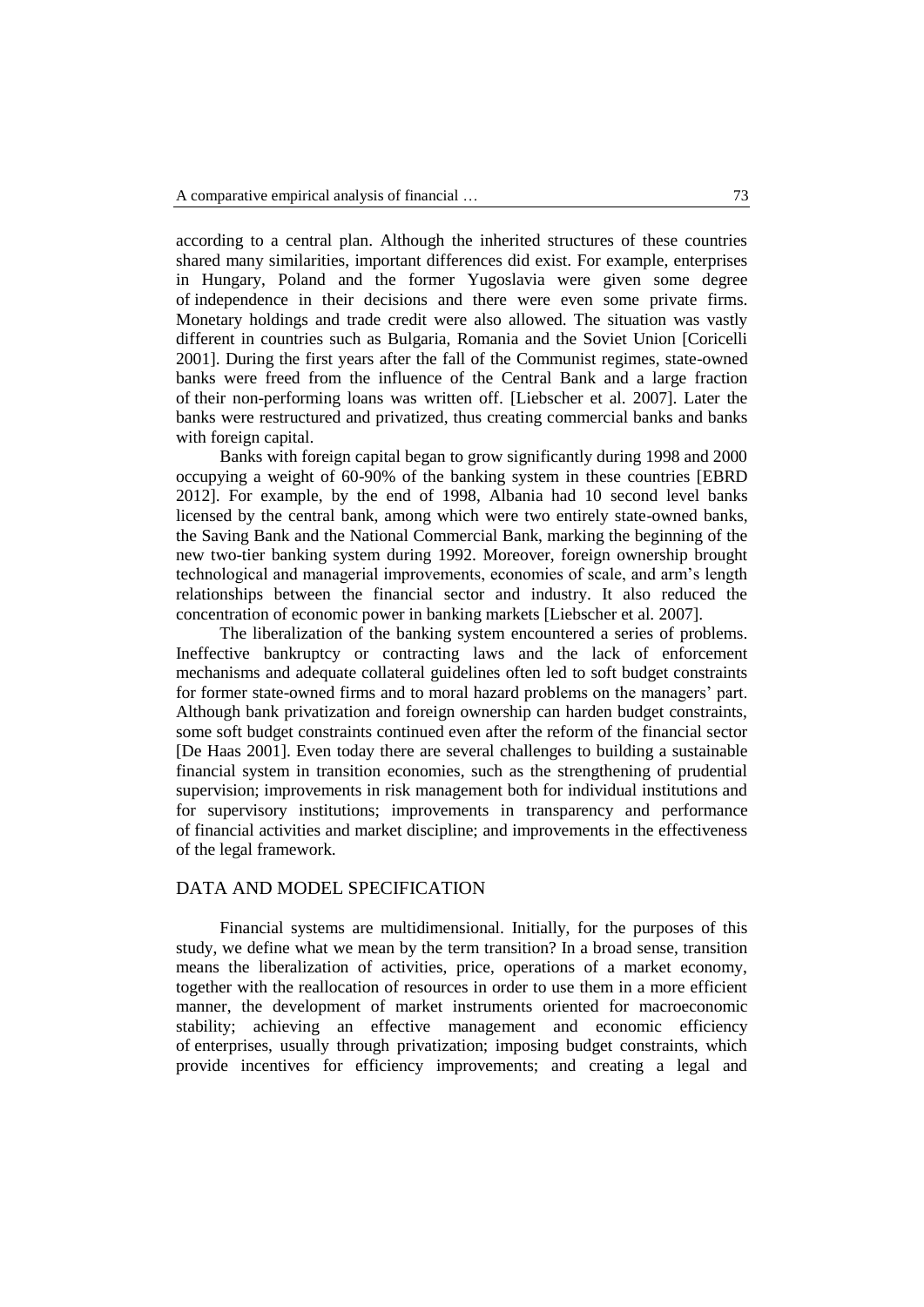institutional framework to ensure property rights, rule of law and transparent rules on the functioning of the whole system.

3 To capture the key features of financial systems, one would ideally like to have direct measures of how well financial institutions and financial markets:

- 5 1. produce information ex ante about 6 possible investments and allocate capital;
- 2. monitor investments and exert corporate governance after providing finance;
- 7 3. facilitate the trading, diversification, and management of risk;
- 4. mobilize and pool savings;
- 5. ease the exchange of goods and services.

10 So, if measurement was not an issue, one would like to be able to say that in terms of producing information about possible investments and allocate capital, the financial sector in Country A, for example, scores 60 on a scale from  $\overline{0}$  to 100, while Country B's financial sector scores  $75$ ; in terms of monitoring investments and exerting corporate governance after providing finance, Country A scores 90, while Country B scores only 20 on a scale from 0 to 100, and so on. But, researchers have so far been unable to obtain such direct measures of these financial functions [Cihak et al. 2013].

Taking into account these features and the above presented expose', for the purposes of this study we analyzed the data provided from Global Financial Development Database for 23 economies, among which 18 countries were transition economies, namely: Bosnia and Herzegovina, Bulgaria, Estonia, Hungary, Croatia, Kosovo, Latvia, Lithuania, Montenegro, Macedonia, Poland, Cyprus, Romania, Serbia, Slovakia, Slovenia, Albania and Turkey; and 5 economies were the top positioned economies based on their degree of financial development., namely: UK, France, Germany, Japan, and the United States.

The model used in order to give a quantitative value on the functioning 27 of the financial systems was based on the methodology used by the World Bank in drafting some of its financial development reports.

Hence, by taking into account 4 characteristic of financial institutions and financial markets, namely:

- 31 1. the size of financial institutions and markets (financial depth),
- 32 2. the extent to which individuals use financial institutions and market (access),
- 33 3. the efficiency in providing financial services (efficiency), and
- 4. the stability.

These four characteristics were measured for the financial institutions as well as for the financial markets can capture a special dimension of the financial system and are closely linked together. In other words, the analysis of only one feature, such as financial stability for example is not sufficient. The data used for this study was found on the official webpage of the World Bank, which has an extensive database on the characteristics of the financial system for the 203 economy during  $1960 - 2011$ . This constitutes the most complete and updated financial indicators for countries with economy in transition.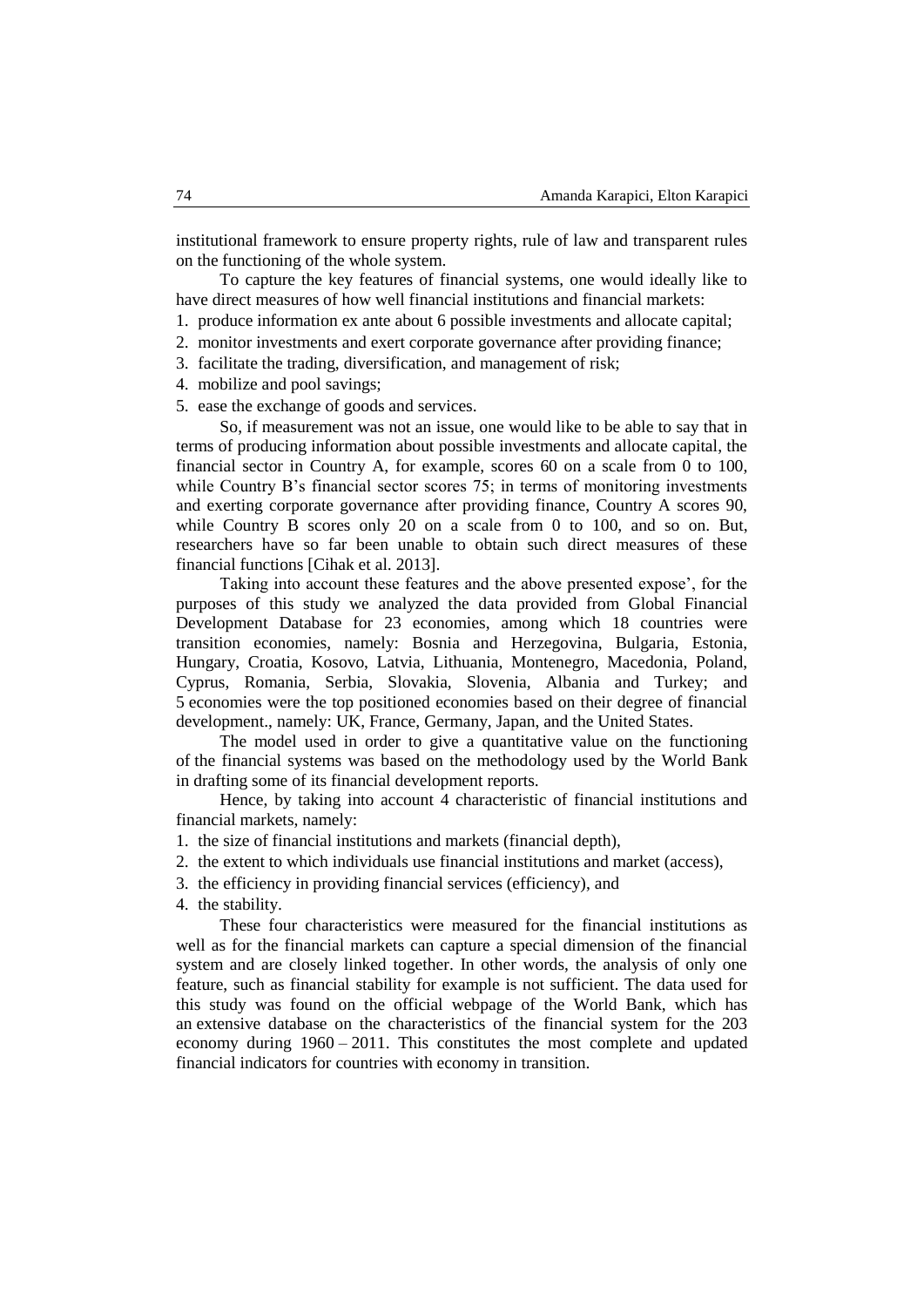# 1 DATA ANALYSIS AND RESULTS

#### 2 **Financial depth**

Referring to the model uses by Cihak et al. regarding financial depth, the variable that has received much attention in the empirical literature on financial 5 development is private credit to GDP. More specifically, the variable is defined as domestic private credit to the real sector by deposit money banks as percentage 7 of local currency GDP. The private credit, therefore, excludes credit issued to 8 governments, government agencies, and public enterprises. It also excludes credit issued by central banks which makes it especially convenient to study in these countries [M. Cihak et al. 2013]. The ratio of private credit to GDP varies between different countries and is closely correlated with the income level of the country. The second variable taken into consideration is the ratio of broad money M3 13 to GDP. This ratio is inspired by the work of Levine [1997]. Following this logic Hassan and Jung-Suk [2007] used the ratio of M3 to GDP as a variable to measure financial inclusion or better depth, arguing that the indicators M1 and M2 are weak variables for economies without a fully developed financial system, where 17 the Broad money on GDP ratio is high because money is used in its function as a store of value in the absence of other more attractive alternatives.

19 For financial markets, in the database, financial market depth is approximated using a combination of data on stock markets and bond markets. 21 To approximate the size of stock markets, a common choice in the literature is 22 stock market capitalization to GDP. For bond markets, a commonly used proxy for size is the outstanding volume of private debt securities to GDP. The sum of these two provides a rough indication of the relative size of the financial markets in various countries [Cihak et al. 2013].

26 From the data analysis carried out by the authors regarding financial depth 27 in 23 countries it results a very high percentage of financial depth in developed countries. The interval values of this indicator are 42.4 - 81.3% for these countries. This percentage can be attributed to a higher level of private credit to GDP. The transition economies, except Cyprus, are positioned below the range of the above mentioned interval. However, the high ratio of private credit to GDP is not 32 necessarily a good thing. In fact, in all five countries with the highest level 33 of private credit to GDP, such as (UK, Japan, Cyprus, Germany, France and the United States) the banking sector crisis of  $2008 - 2009$  was felt considerably compared to countries with lower level of the indicator such as the countries with transition economies. It's understandable that this fact is mutually 37 connected with the degree of financial depth of these countries.

#### 38 **Financial access**

39 According to the model used by [Cihak et al. 2013], better functioning 40 financial systems allocate capital based more on the expected quality of the project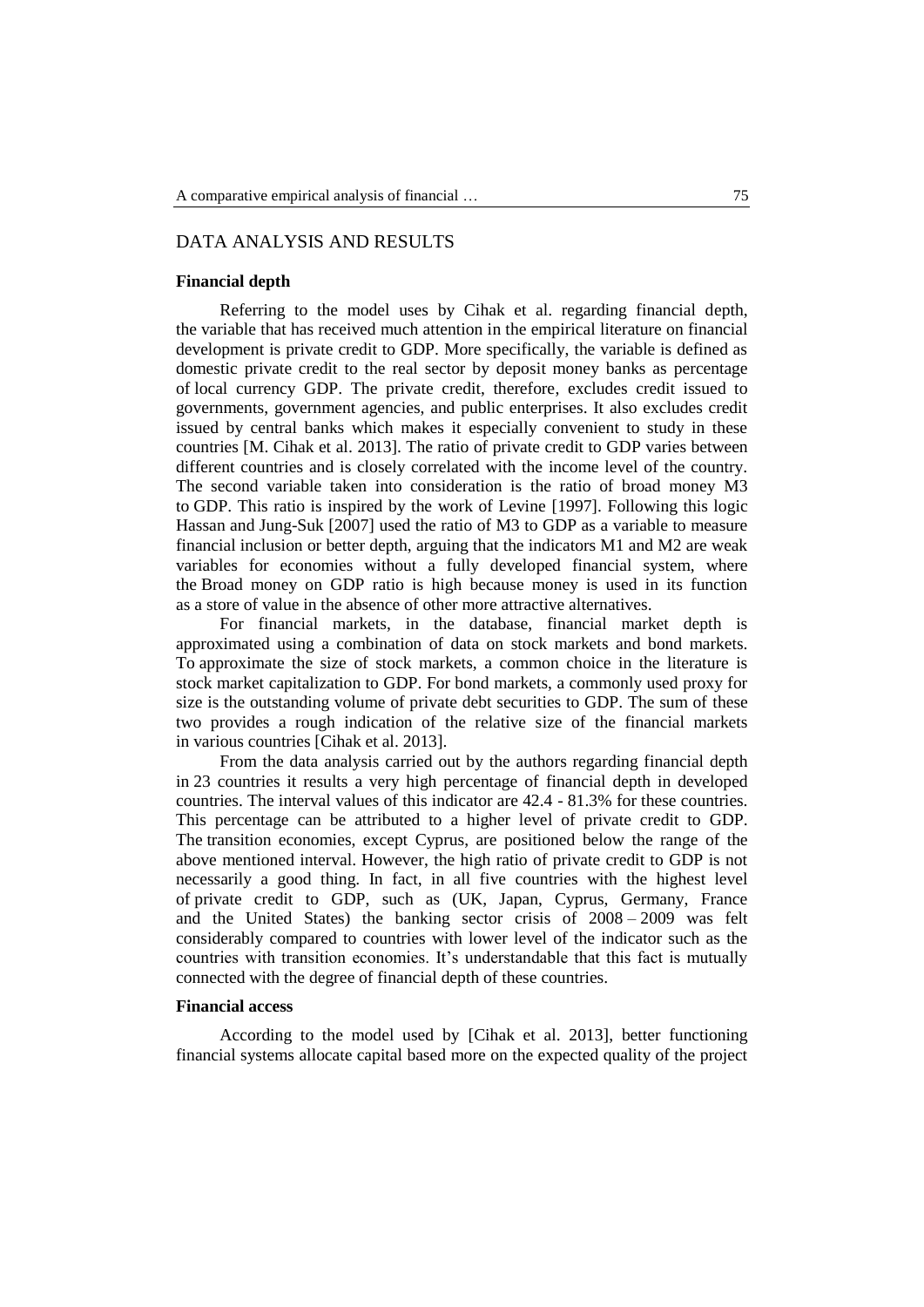1 and entrepreneur and based less on the accumulated wealth and social connections 2 of the entrepreneur. Thus, to develop informative proxies of financial development, it is useful to move beyond financial depth and also include indicators of financial access — the degree to which the public can access financial services. As with 5 the other measures, both financial institutions and financial markets are examined. [Cihak et al. 2013]. In relation, a widely available variable is the number of bank accounts per 1,000 adults. Other variables in this category includes: the number of bank branches per 100,000 adults, the percentage of all firms with line of credit, and the percentage of small firms with line of credit. When using these proxies, one needs to be mindful of their weaknesses. For example, the number of bank branches is becoming increasingly misleading with the move towards branchless banking. The number of bank accounts does not suffer from the same issue, but it has its own limitations. In particular, it focuses on banks only, and does not correct for the fact that some bank clients have numerous accounts [Cihak et al. 2013]. Considering the limitations of each variable, for the purposes of the analysis, 16 the authors have consider the number of bank accounts per 1,000 adults. The data 17 regarding this financial access dimension of the Global Financial Development Database come from the established Financial Access Survey database (fas.imf.org), which is based on earlier work by Beck, Demirgüç-Kunt and 20 Martínez Pería [2007] and currently contains annual data for 187 jurisdictions for the period  $2004$  to  $2011$ .

The data used to measure access in financial markets were relatively limited. The model, to approximate access to stock and bond markets, measures of market concentration are used, the idea being that a higher degree of concentration reflects greater difficulties for access for newer or smaller issuers. In this regard the variable used by the authors is the percentage of market capitalization outside 27 of top 10 largest companies to total market capitalization.

Because the data on access to financial markets are relatively more scant, in 29 order to have an estimated data of financial access for the missing data the authors have used the linear interpolation method taking into account the degree 31 of economic development and the trend of the indicators historical data, without affecting the specific weight ratio between countries. Also for this characteristic, the 5 developed countries were better positioned compared to the other countries. The interval values of this indicator for transition economies are 30.3 - 50% and 45  $-72$  % for the developed ones. Referring to the data, Turkey (50%) is better 36 positioned that France (45%) although it has a transition economy. Interestingly, the difference between developed economies and developing economies is not as large as for some of the other indicators in the database.

## 39 **Financial efficiency**

40 For intermediaries in the model [Cihak et al. 2013] efficiency is primarily 41 constructed to measure the cost of intermediating credit. Efficiency measures for institutions include indicators such as overhead costs to total assets, net interest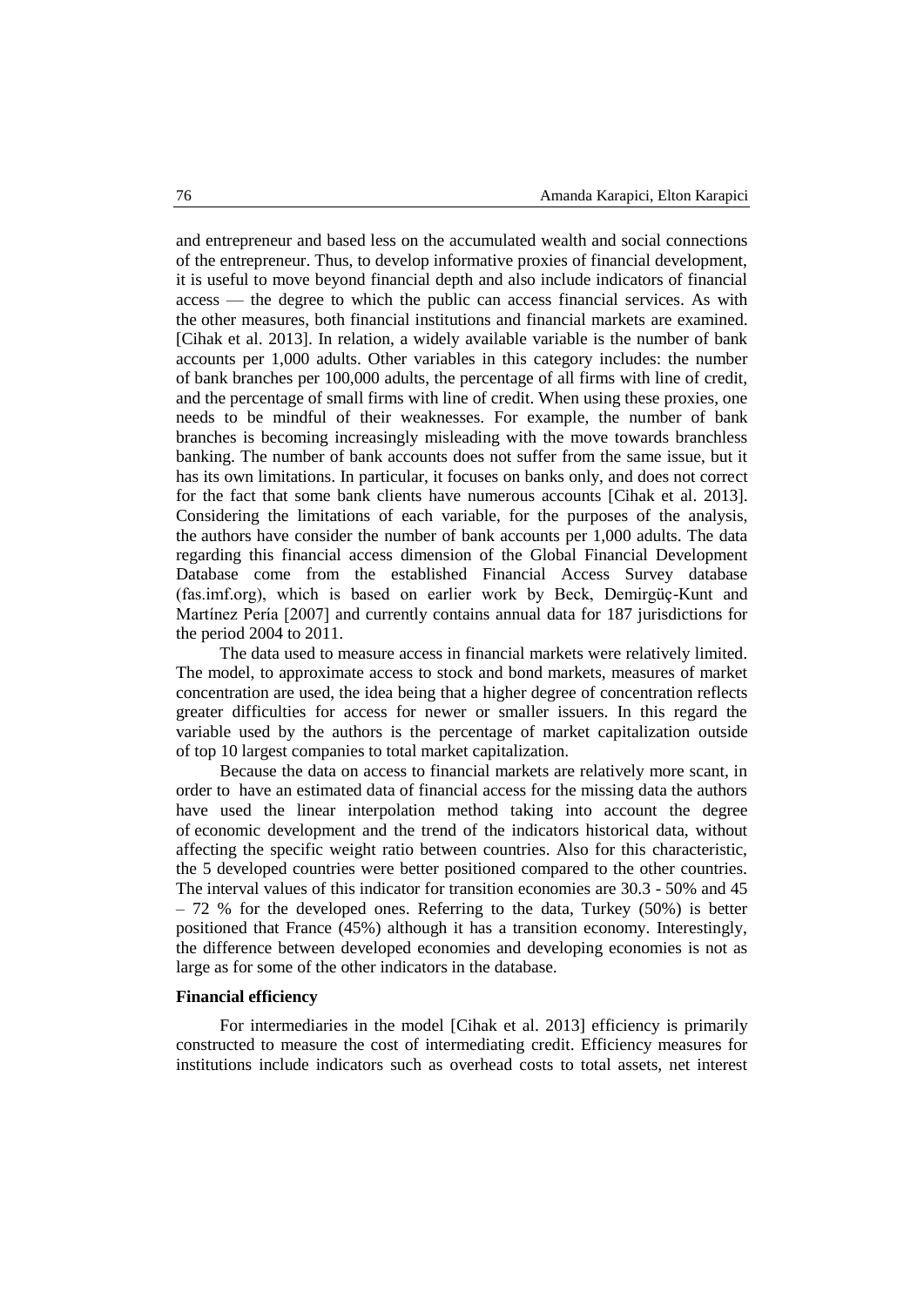margin, lending-deposits spread, non-interest income to total income, and cost to income ratio. Closely related variables include measures such as return on assets and return on equity. While efficient financial institutions also tend to be more 4 profitable, the relationship is not very close. For example, an inefficient financial system can post relatively high profitability if it operates in an economic upswing, while an otherwise efficient system hit by an adverse shock may generate losses.

7 For this study the authors have consider a variable that reflects the extent 8 of competition in banking and finance. The net interest margin which is the difference between the interest income generated by banks or other financial institutions and the amount of interest paid out to their lenders, reflects the bank intermediation costs and their growth rates which gives us information regarding the bank efficiency and market competitiveness.

Saunders and Schumacher [2000] point out that although the ex-Communist countries have made progress, their interest rate spreads were still relatively large when compared to Western European countries. Lower interest spreads could 16 reflect more competition in the banking sector, better contract enforcement, 17 efficiency in the legal system and a lack of corruption [Demirgüç-Kunt and 18 Huizinga 1998]. However, relatively large spreads may insure a higher degree 19 of stability for the financial system, adding to the profitability and capital of banks and better protecting them against crises.

21 For the financial markets, the variable used for in this study is stock market turnover ratio expressed as a percentage. This variable, in the model is calculated 23 as total value of shares traded during the period divided by the average market 24 capitalization for the period. The authors choose this indicator because a high level 25 of this indicator implies a high level of liquidity which allows the market to be 26 more efficient. As in the above two characteristics analyzed, developed countries have higher levels of this characteristic with an interval in the range  $67 - 86.4\%$ , compared to the countries in transition. Followed by a higher value of this 29 characteristic for the European Union countries compared to other countries. The latter comes as the result of legal and regulatory framework of the Acquis Communautaire.

## 32 **Financial stability**

33 A common measure of financial stability is the z-score. It explicitly compares buffers (capitalization and returns) with risk (volatility of returns) to measure a bank's solvency risk. The z-score is defined as  $z = (k+\mu)/\sigma$ , where *k* is equity capital as percent of assets,  $\mu$  is return as percent of assets, and  $\sigma$  is standard deviation of return on assets as a proxy for return volatility. The popularity 38 of the z-score stems from the fact that it has a clear (negative) relationship to 39 the probability of a financial institution's insolvency, that is, the probability that the value of its assets becomes lower than the value of its debt [see, for example, 41 Boyd and Runkle 1993, Beck, Demirgüç-Kunt, Levine 2006, Demirgüç-Kunt, 42 Detragiache, and Tressel 2008, Laeven, Levine 2009, Čihák, Hesse 2010].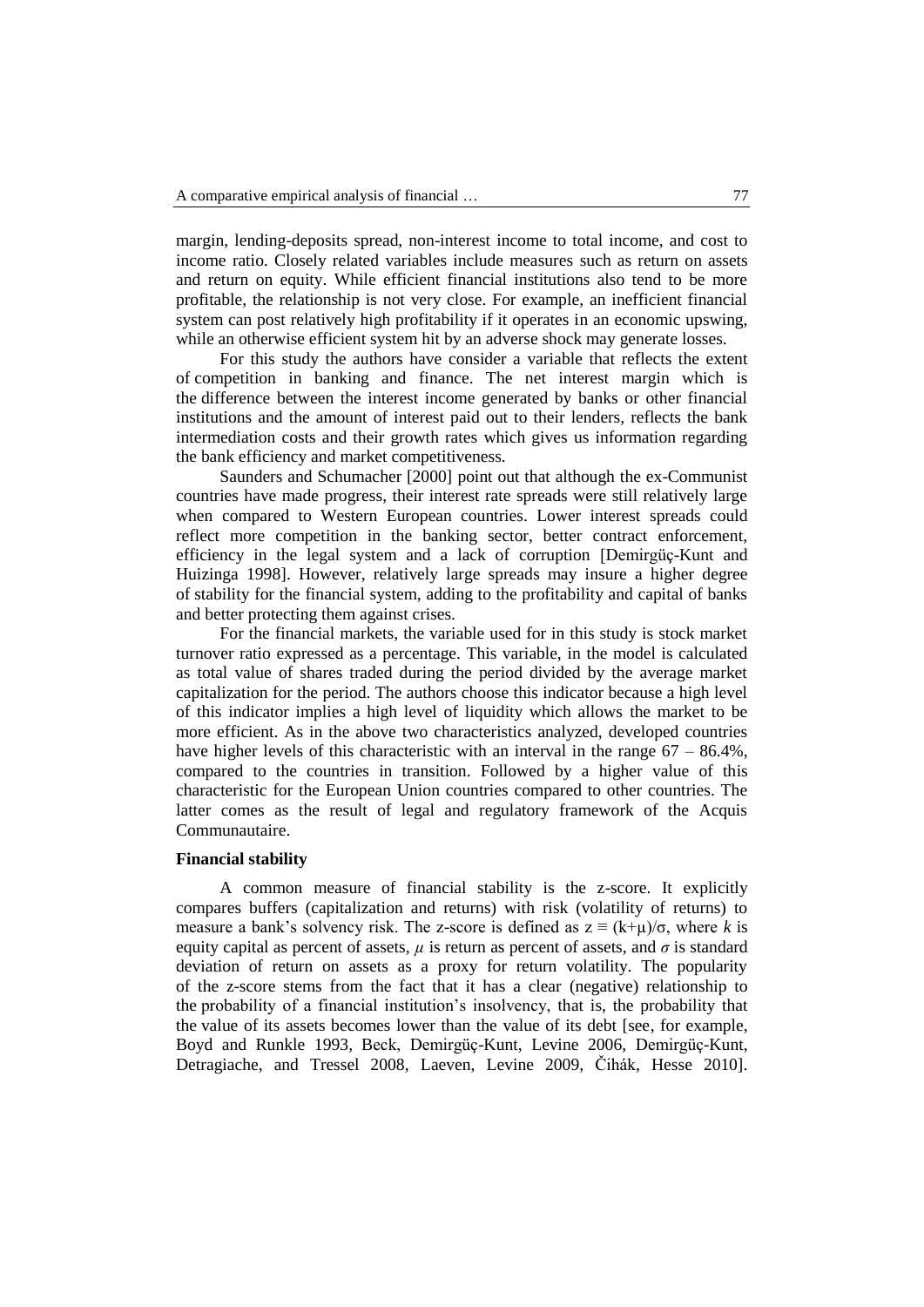1 A higher z-score therefore implies a lower probability of insolvency. The z-score has several limitations as a measure of financial stability. Perhaps the most important limitation is that the z-scores are based purely on accounting data. They are thus only as good as the underlying accounting and auditing framework. [Cihak] 5 et al. 2013]. Another well-known indicator in literatures that serves to estimate financial stability is the ratio of bank nonperforming loans to gross loans.

7 The Global Financial Development Database cross-refers to financial soundness indicator database available on IMF's website (fsi.imf.org) for this indicator. This indicator may be better known than the z-score for the assessment of financial stability and for this purpose was taken into account by the authors.

11 For financial markets, the most commonly used proxy variable for stability is market volatility, regardless although other proxies are also included in the database, this variable was taken into account for the stock and bond market.

During the data analysis the authors saw two trends. The first trend referred to developed countries, which also for this characteristic were better positioned, in the range  $49.1$  -  $65.7\%$ . The second trend referred to a better position for 17 the European Union Countries, standing in the interval 20.4 - 74.5. Excluding Latvia, Romania and Lithuania, other EU countries have the value of this 19 characteristic above 39.8%. It should be noted that 39.8% was the value of Croatia, which is the newest member of the European Union. This trend should be attributed to the rationalization process that has widely been implemented in the euro area banking sector by reducing the total number of credit institutions, mainly in the countries that were more affected by the recent financial crisis.

## **CONCLUSIONS**

 This paper has presented an analysis of the multidimensional nature of the financial system by comparing the economies in transition with developed economies taking into account the variables that indicate a direct and indirect development of their financial system.

The analysis reflects the fact that the financial sector has different sizes and shapes but what differentiates most between countries is its performance. In the model used by Cihak et al., the overall comparisons by levels of development and by region confirm that while developing economy financial systems tend to be much less deep, somewhat less efficient, and provide less access. However, their stability has been comparable to developed economy financial systems.

35 One basic, yet important, observation highlighted by the Global Financial Development Database is that the four financial system characteristics are far from 37 closely correlated across countries. This underscores the point that each dimension captures a very different, separate facet of financial systems. In other words, 39 the analysis of only one characteristic is insufficient because the financial system is multidimensional.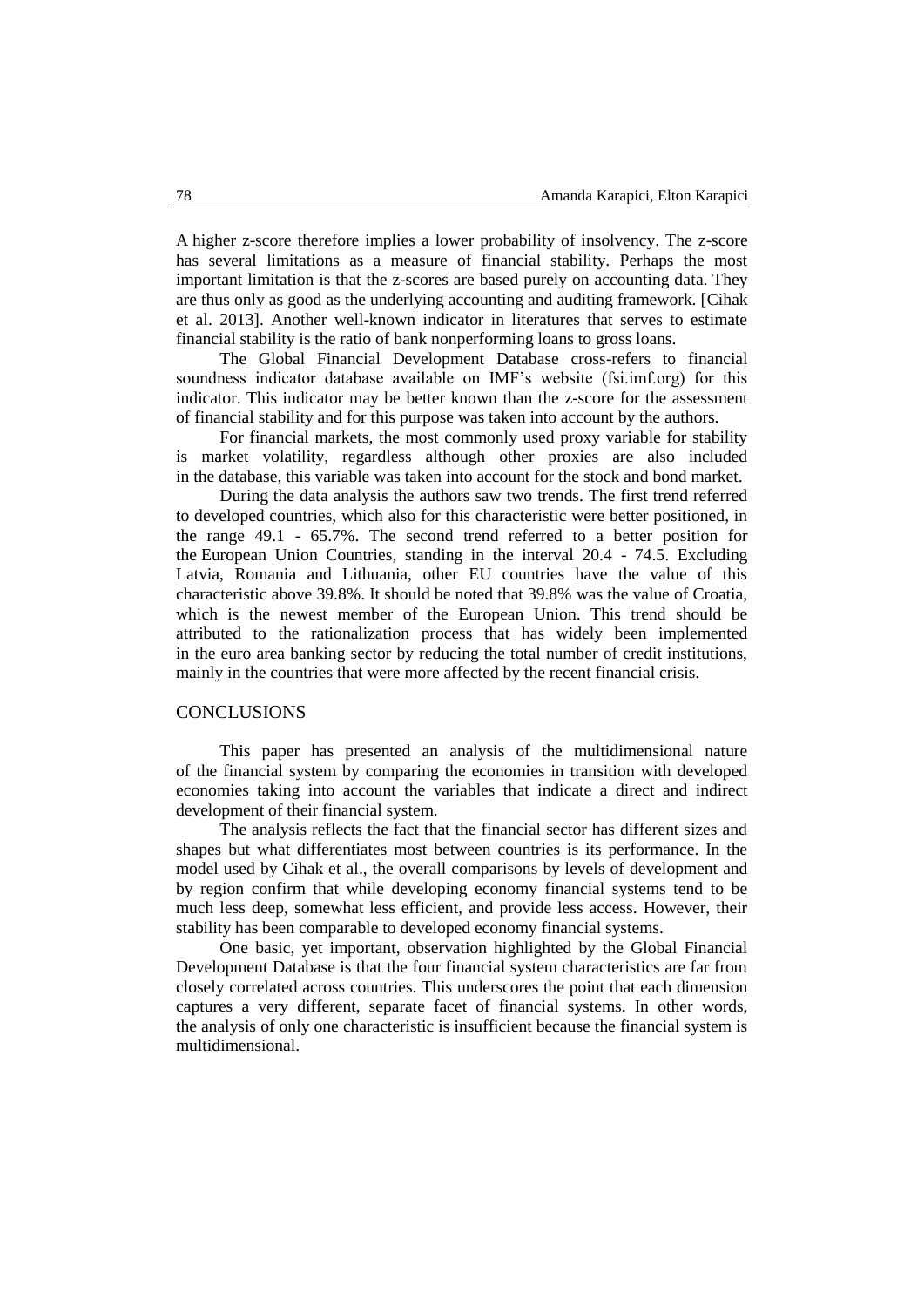Moreover, attempts to run a more rigorous "horse race" among the indicators 2 from the four dimensions tend to end in a tie: that is, none of the indicators is 3 clearly superior to the others in explaining long-term growth or poverty reduction [Cihak et al. 2013].

 The analysis of the indicators for the study for each characteristic clearly distinguished the supremacy of the level of financial development in the top 5 developed economies compared with those in economies transition. In the final chart, Great Britain, Japan, Sh.BA, Germany and France preside the classification followed by European Union countries, especially the Euro Area, and further followed by the countries of South-Eastern Europe where Kosovo and Albania are two Countries with the lowest level of financial development.

### **REFERENCES**

- Arrow K.J, Debreu G. (1954) Model of general equilibrium. Econometrica 22, 265-92.
- Arrow K.J. (1951) An extension of the basic theorems of classical welfare economics, [in:] 15 Neyman J. (ed.): Proceedings of the Second Berkeley Symposium on Mathematical Statistics and Probability. University of California Press, pp. 507-32.
- Barth J., Gerard C., Levine R. (2006) Rethinking bank supervision and regulation: until Angels Govern. Cambridge University Press, NY.
- Barth, J., Gerard C., Levine R. (2012) Guardians of finance: making regulators work for us. MIT Press, Cambridge, MA.
- Beck, T., Demirg-Kunt, A., Levine, R. (2003) Law, endowments and finance. Journal of Financial Economics 70, 137–171.
- Beck T., Demirg-Kunt A., Martínez Pería M.S. (2007) Reaching out: access to and use 24 of banking services across Countries. Journal of Financial Economics 85(1), 234–66.
- Bencivenga V.R., Smith B. D. (1991) Financial intermediation and endogenous growth. Review of Economics Studies 58(2), 195–209.
- 27 Cihak M., Demirguc-Kunt D., Feyen E., Levine R. (2013) Financial development in 205 economies, 1960 to 2010. NBER Working Paper no. 18946.
- De Haas R. (2001) Financial development and economic growth in transition economies: 30 A survey of the theoretical and empirical literature. Research Series Supervision, Netherlands Central Bank.
- Debreu G. (1951) The coeficient of resource utilization. Econometrica 19, 273-92.
- 33 Demirgüç-Kunt A., Huizinga H. (1998) Determinants of commercial banks interest margins and profitability. Policy Research Working Paper Series, The World Bank.
- 35 Demirgüç-Kunt A., Levine R. (2008) Finance, financial sector policies, and long run growth. M. Spence Growth Commission Background Paper, No 11, World Bank, Washington, DC.
- EBRD, Integration across borders. (2012) Transition Report 2012. Retrieved from 39 http://www.ebrd.com/downloads/research/transition/tr12.pdf
- 40 Fink G., Haiss P. and Vuksic G. (2009) Contribution of financial market segments at different stages of development: transition, cohesion and mature economies compared. Journal of Financial Stability,  $5(4)$  (December 2009),  $432 - 455$ .